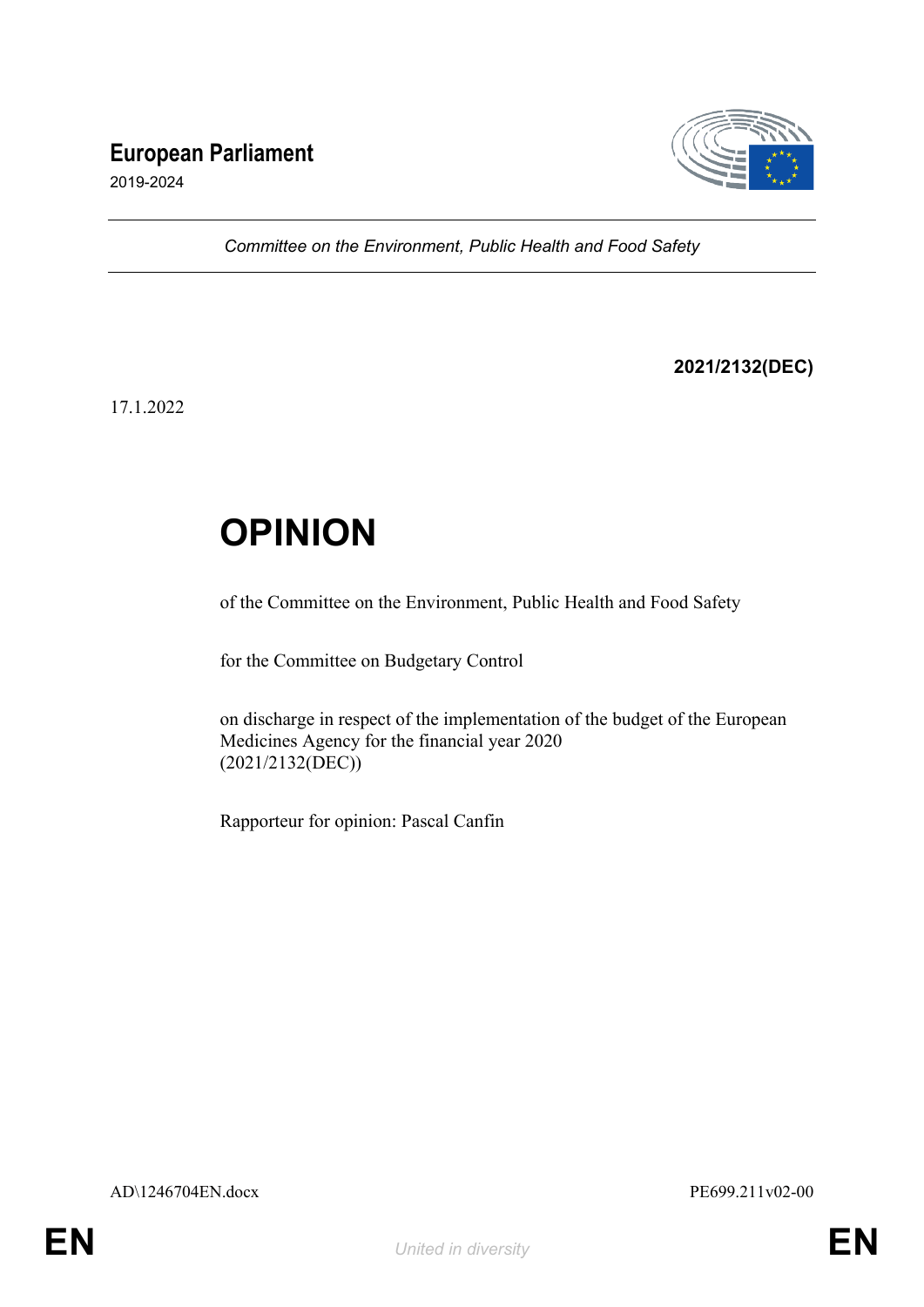PA\_NonLeg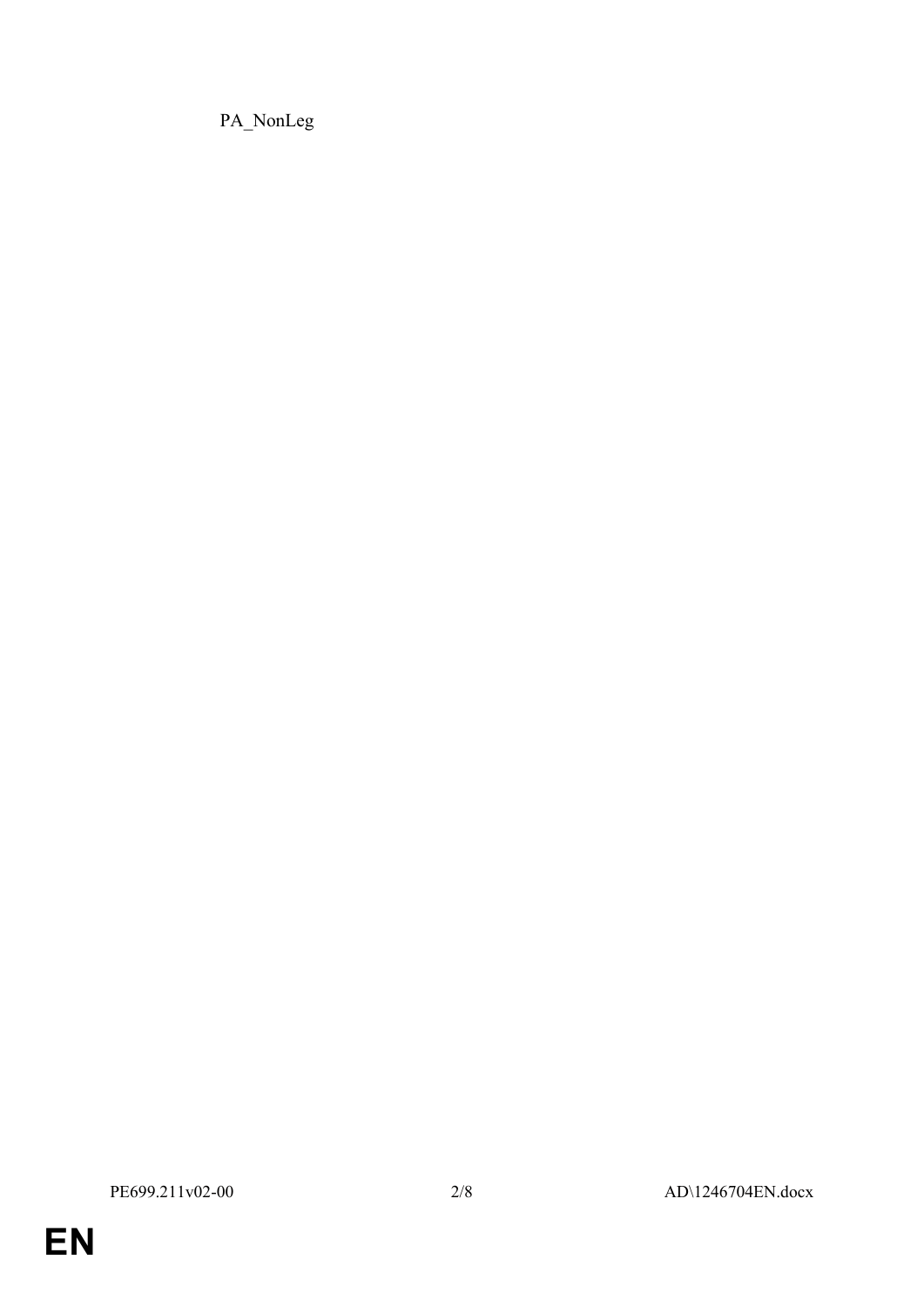### **SUGGESTIONS**

The Committee on the Environment, Public Health and Food Safety calls on the Committee on Budgetary Control, as the committee responsible, to incorporate the following suggestions into its motion for a resolution:

- 1. Emphasises the important role of the European Medicines Agency ( 'EMA') in protecting and promoting public and animal health by making independent, sciencebased recommendations on the quality, safety and efficacy of medicines, and providing scientific advice and incentives to stimulate the development and improve the availability of innovative new medicines;
- 2. Notes that following its relocation in 2019, EMA had planned to resume full-scale activities in 2020, however, the COVID-19 outbreak forced a re-prioritisation of its operations to tackle the pandemic; stresses that 2020 was consequently an extremely challenging year for EMA, requiring extreme agility and resilience to be able to maintain its activities while also supporting enhanced collaboration between Member States to manage the supply of medicines and global efforts to combat the pandemic in a new and challenging environment;
- 3. Recognises the contribution made by EMA in giving six medicines a recommendation for marketing authorisation following an accelerated assessment, thirteen medicines a recommendation for a conditional marketing authorisation, and authorising five medicines under exceptional circumstances;
- 4. Notes that EMA's final budget for the financial year 2020 was EUR 369 749 000, representing an increase of 6,63% compared to 2019;
- 5. Observes that the EMA is a fee-funded agency, with 84,22% of its funding derived from the evaluation of medicines and other business-related activities, 15,65% stemming from the Union budget and 0,13 % from various other sources;
- 6. Stresses that despite the majority of its funding coming from private sources, EMA is a public authority; underlines that the perception of the EMA's independence and integrity is crucial and that therefore there is a need to ensure a high degree of transparency in all its activities to avoid regulatory capture and ensure citizens maintain their faith in the marketing authorisation system in the Union;
- 7. Notes EMA's decision to waive all fees for scientific advice applications from developers of potential COVID-19 therapeutics or vaccines, as of 13 March 2020, and welcomes the waiving of all fees for provision of scientific advice to academic researchers developing orphan medicines from 19 June 2020; believes that other instances of waiving fees subject to specific criteria set out by EMA, in particular regarding SMEs, should follow;
- 8. Notes with satisfaction that all of the 596 authorised posts were occupied on 31 December 2020, compared to 583 posts out of 591 in 2019;
- 9. Is pleased that EMA successfully maintained the quality and continuity of its operations

AD\1246704EN.docx 3/8 PE699.211v02-00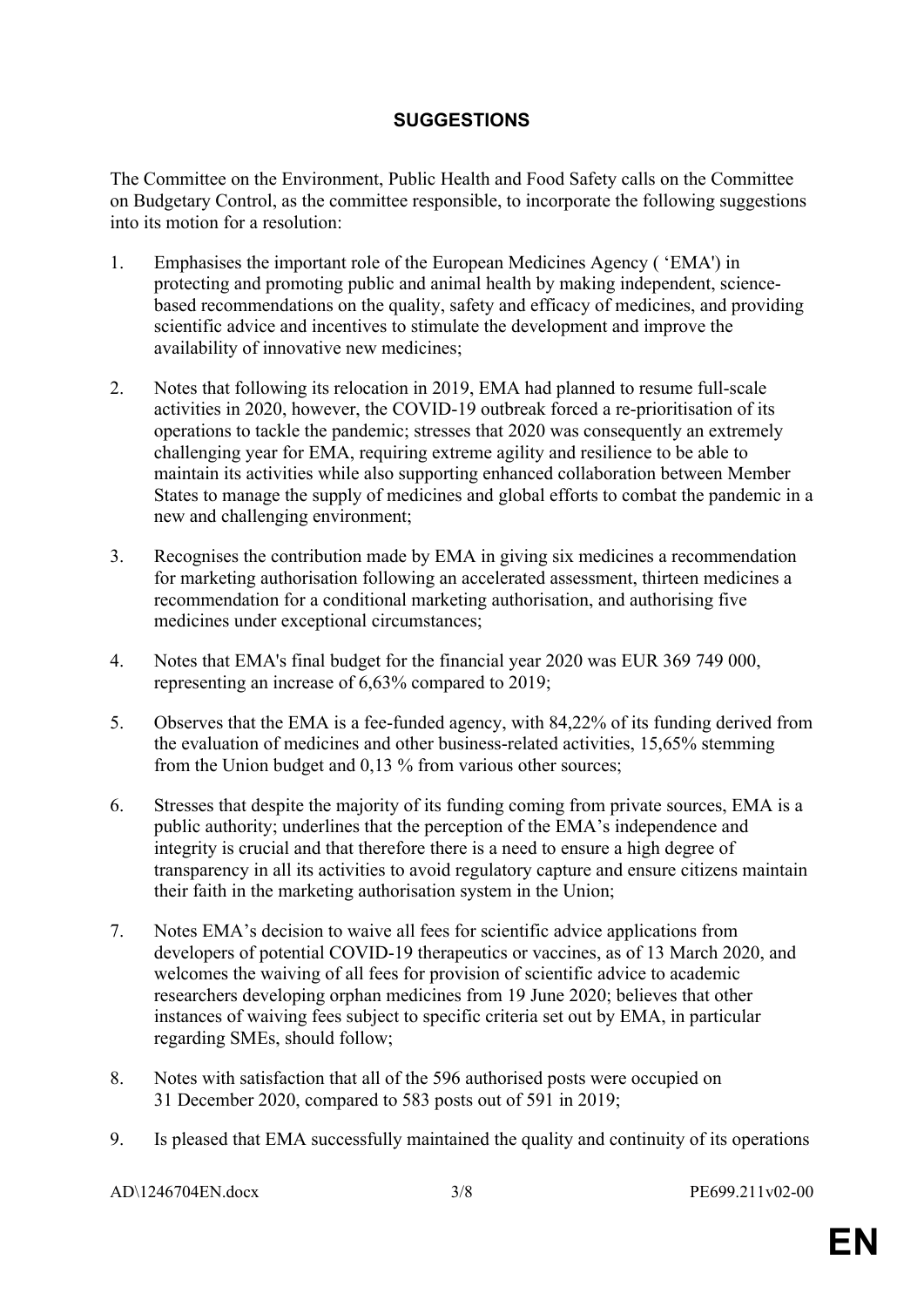whilst relocating its seat to its final premises in Amsterdam following the United Kingdom's withdrawal from the Union; notes that potential liabilities arising from the lease on EMA's former office premises in London remain a matter of concern; recognises that EMA was able to respond effectively to the workload associated with the COVID-19 pandemic and welcomes EMA's work on facilitating access to new vaccines and therapeutics to treat and prevent the spread of COVID-19;

- 10. Highlights the fact that, in 2020, EMA recommended 97 new human medicines for marketing authorisation, including 39 new active substances, and 20 new veterinary medicines, including 13 new active substances;
- 11. Welcomes the proposal to extend EMA's mandate but expresses concern that the addition of significant new tasks and its increasing workload over the years has not been accompanied by corresponding increases in the EMA's staff and resources, and that such a shortage of staff puts the continuity of its operations under significant pressure at an already critical time;
- 12. Recommends, in particular, that sufficient additional resources be allocated to EMA to improve its competence in the fight against medicine shortages; invites the Commission to evaluate in detail the feasibility of granting EMA additional capacity to manage shortages, including by means of the desired future transformation of the European Shortages Monitoring Platform into a proper and effective common European database;
- 13. Welcomes the revised policy on the handling of competing interests of the management board, which took effect from 1 July 2020 and the practice of systematic ex-ante controls on all declarations of interest submitted by management board members together with the requirement that those members undertake training before their declaration of interest can be submitted;
- 14. Notes with satisfaction the exceptional transparency measures EMA implemented with regard to medicines for COVID-19, including accelerated publication timelines for clinical data and providing more information to the general public such as publication of the product information with details of the conditions of use at the time of the positive opinion of the Committee for Medicinal Products for Human Use (CHMP) on the marketing authorisation application; publication of the full European public assessment report (EPAR), within three days of authorisation by the Commission; publication of clinical data submitted to EMA in support of the applications for COVID-19 medicines after the authorisation of a medicine and once personal data have been anonymised; and the publication of the full risk management plan for authorised COVID-19 medicines; invites EMA to apply the same transparency measures to all products regulated by EMA;
- 15. Recognises the progress EMA has achieved in developing information and communication technology systems enabling efficient medicines authorisation and monitoring, as well as implementation of new Union law such as Regulation (EU) No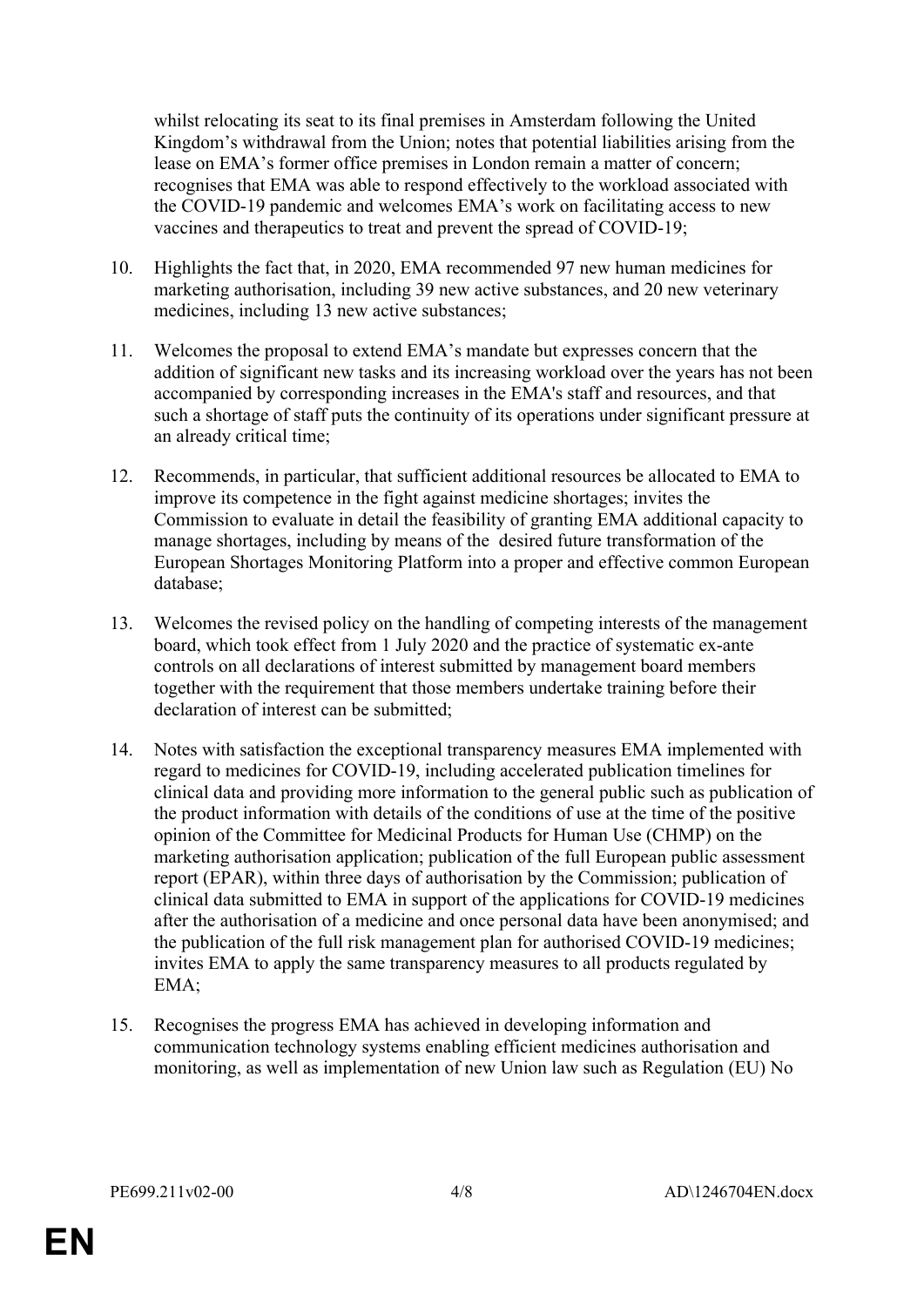536/2014<sup>1</sup> and Regulation (EU) 2019/6<sup>2</sup>;

- 16. Notes that the Court found a weakness in EMA's process for appointing selection panels for recruitment; welcomes the measures EMA has taken to address this issue;
- 17. Notes, with concern, that the Court identified public procurement weaknesses as well as irregularities in a catering and restaurant services framework contract, including a failure to verify that the amounts invoiced were correct;
- 18. Notes with satisfaction that EMA cooperates with other agencies, in particular with the European Centre for Disease Prevention and Control and with the European Food Safety Authority, including on the European Vaccination Information Portal, for the purpose of monitoring vaccine safety and reporting side effects, as well as with regard to antimicrobial consumption and resistance;
- 19. Highlights the importance of involving the relevant stakeholders, such as representatives of health professionals, of patients and of other parties, in the light of the alarming prevalence of disinformation regarding the COVID-19 pandemic in public debate on protection of public health and calls on EMA to continue to contribute to such debate as actively as possible, based on the latest scientific knowledge;
- 20. Welcomes the fact that tackling increasing antimicrobial resistance (in particular through supporting the development of new medicines, collecting data on veterinary antimicrobial consumption and promoting responsible use of antimicrobial medicines) remains one of EMA's priorities, even in the light of the current situation;
- 21. Emphasises that the COVID-19 pandemic is impacting all aspects of health care, including the availability of medicines due to supply chain disruptions; considers that the situation has only served to highlight the need, of which we were already aware, for the Union to reach the highest possible level of self-sufficiency in the development and production of medicines; welcomes the EMA's commitment to continue contributing to the development and strengthening of the Union's response system in the event of reduced availability of medicines;
- 22. Welcomes the level of assistance that EMA has provided to companies developing vaccines and medicines against COVID-19; lauds its consistently scientific approach, which places the health of Union citizens above all else;
- 23. Welcomes the EMA's efforts to increase the level of transparency of its decisionmaking, as evidenced, for example, by the publication of data from clinical trials submitted in the marketing authorisation process for COVID-19 medicines or the increased level of communication with the media and the public; considers that this transparent approach is crucial in the current situation;
- 24. Welcomes the fact that the Court has stated that it has obtained reasonable assurance that the EMA's annual accounts for 2020 are reliable and that the underlying

<sup>1</sup> Regulation (EU) No 536/2014 of the European Parliament and of the Council of 16 April 2014 on clinical trials on medicinal products for human use, and repealing Directive 2001/20/EC (OJ L 158, 27.5.2014, p. 1). <sup>2</sup> Regulation (EU) 2019/6 of the European Parliament and of the Council of 11 December 2018 on veterinary medicinal products and repealing Directive 2001/82/EC (OJ L 4, 7.1.2019, p. 43).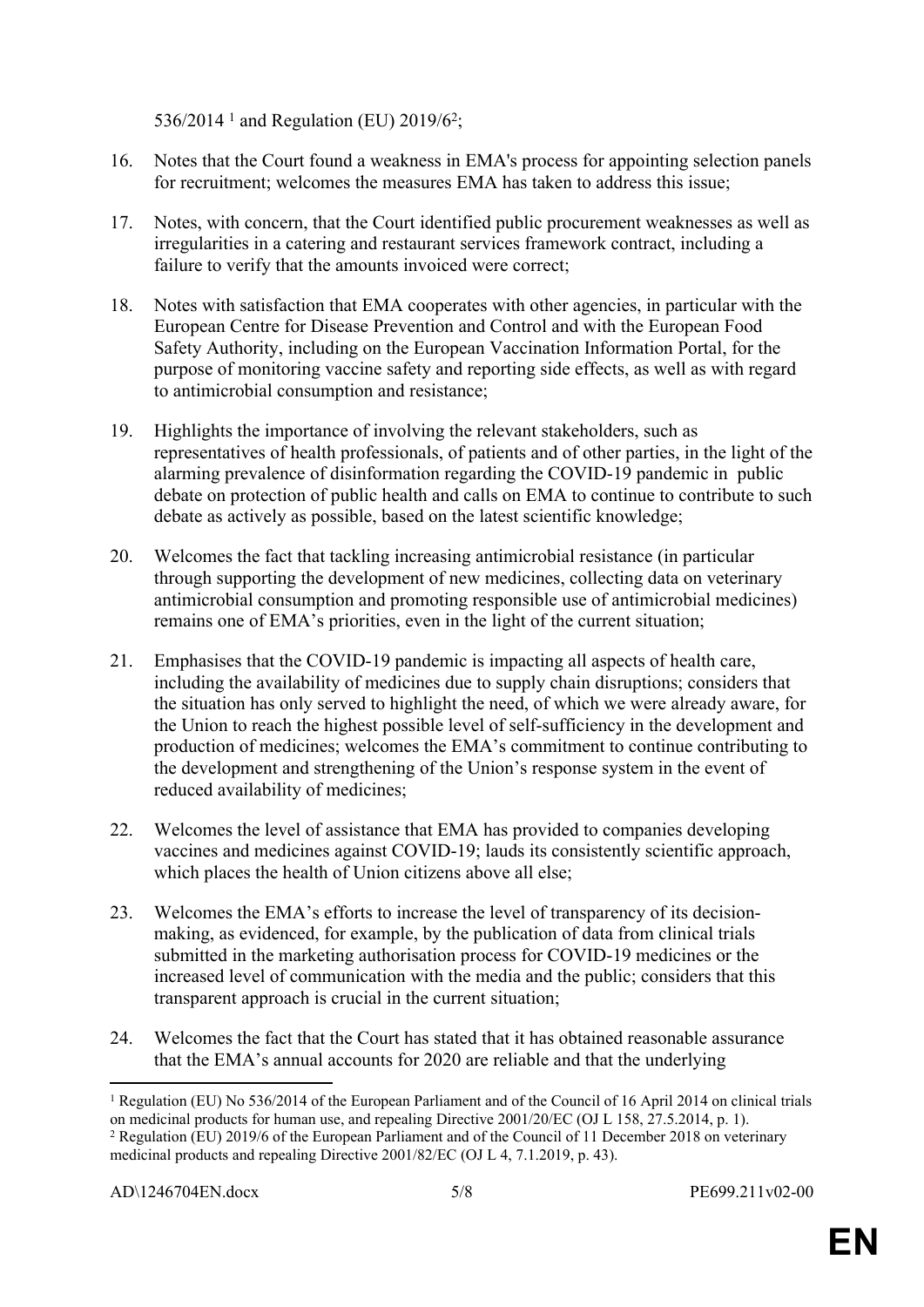transactions are legal and regular;

25. Recommends, based on the facts available, that discharge be granted to the Executive Director of the European Medicines Agency in respect of the implementation of the EMA's budget for the financial year 2020.

**EN**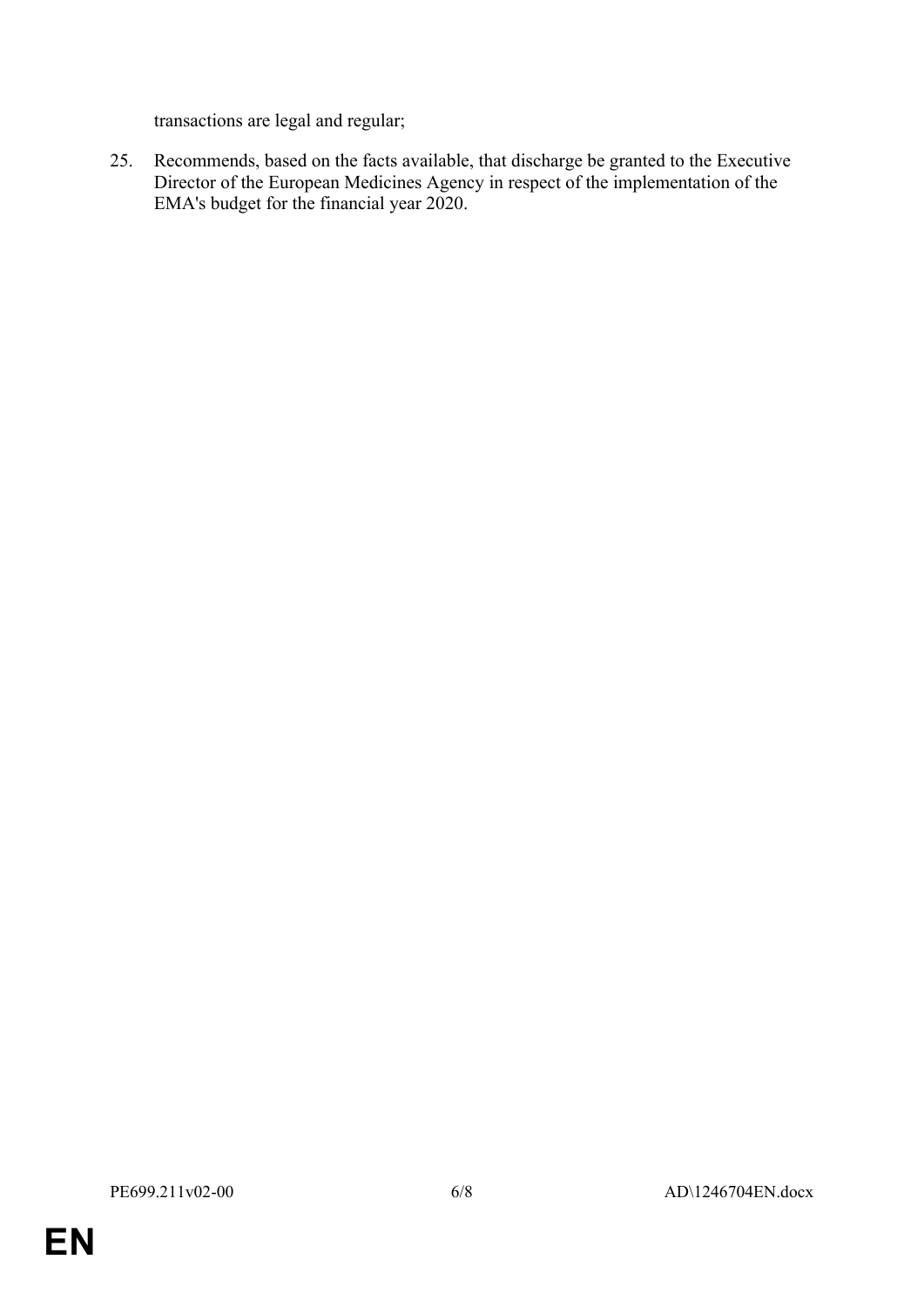### **INFORMATION ON ADOPTION IN COMMITTEE ASKED FOR OPINION**

| Date adopted                           | 13.1.2022                                                                                                                                                                                                                                                                                                                                                                                                                                                                                                                                                                                                                                                                                                                                                                                                                                                                                                                                                                                                                                                                                                                                                                                                                                                                                                                                                                                                                    |
|----------------------------------------|------------------------------------------------------------------------------------------------------------------------------------------------------------------------------------------------------------------------------------------------------------------------------------------------------------------------------------------------------------------------------------------------------------------------------------------------------------------------------------------------------------------------------------------------------------------------------------------------------------------------------------------------------------------------------------------------------------------------------------------------------------------------------------------------------------------------------------------------------------------------------------------------------------------------------------------------------------------------------------------------------------------------------------------------------------------------------------------------------------------------------------------------------------------------------------------------------------------------------------------------------------------------------------------------------------------------------------------------------------------------------------------------------------------------------|
| <b>Result of final vote</b>            | 68<br>$+$ :<br>$-$ :<br>0:<br>3                                                                                                                                                                                                                                                                                                                                                                                                                                                                                                                                                                                                                                                                                                                                                                                                                                                                                                                                                                                                                                                                                                                                                                                                                                                                                                                                                                                              |
| Members present for the final vote     | Bartosz Arłukowicz, Margrete Auken, Simona Baldassarre, Marek<br>Paweł Balt, Traian Băsescu, Aurélia Beigneux, Monika Beňová, Sergio<br>Berlato, Alexander Bernhuber, Malin Björk, Simona Bonafè, Delara<br>Burkhardt, Pascal Canfin, Sara Cerdas, Mohammed Chahim, Tudor<br>Ciuhodaru, Nathalie Colin-Oesterlé, Esther de Lange, Christian<br>Doleschal, Bas Eickhout, Cyrus Engerer, Eleonora Evi, Agnès Evren,<br>Pietro Fiocchi, Andreas Glück, Catherine Griset, Jytte Guteland, Teuvo<br>Hakkarainen, Anja Hazekamp, Martin Hojsík, Pär Holmgren, Jan<br>Huitema, Yannick Jadot, Adam Jarubas, Petros Kokkalis, Athanasios<br>Konstantinou, Ewa Kopacz, Joanna Kopcińska, Peter Liese, Sylvia<br>Limmer, Javi López, César Luena, Fulvio Martusciello, Liudas Mažylis,<br>Joëlle Mélin, Tilly Metz, Giuseppe Milazzo, Silvia Modig, Dolors<br>Montserrat, Alessandra Moretti, Dan-Ștefan Motreanu, Ville Niinistö,<br>Ljudmila Novak, Grace O'Sullivan, Jutta Paulus, Stanislav Polčák,<br>Jessica Polfjärd, Luisa Regimenti, Frédérique Ries, María Soraya<br>Rodríguez Ramos, Sándor Rónai, Rob Rooken, Silvia Sardone,<br>Christine Schneider, Günther Sidl, Ivan Vilibor Sinčić, Linea Søgaard-<br>Lidell, Maria Spyraki, Nicolae Ștefănuță, Nils Torvalds, Edina Tóth,<br>Véronique Trillet-Lenoir, Petar Vitanov, Alexandr Vondra, Mick<br>Wallace, Pernille Weiss, Emma Wiesner, Tiemo Wölken, Anna<br>Zalewska |
| Substitutes present for the final vote | Danilo Oscar Lancini, Demetris Papadakis                                                                                                                                                                                                                                                                                                                                                                                                                                                                                                                                                                                                                                                                                                                                                                                                                                                                                                                                                                                                                                                                                                                                                                                                                                                                                                                                                                                     |

**EN**